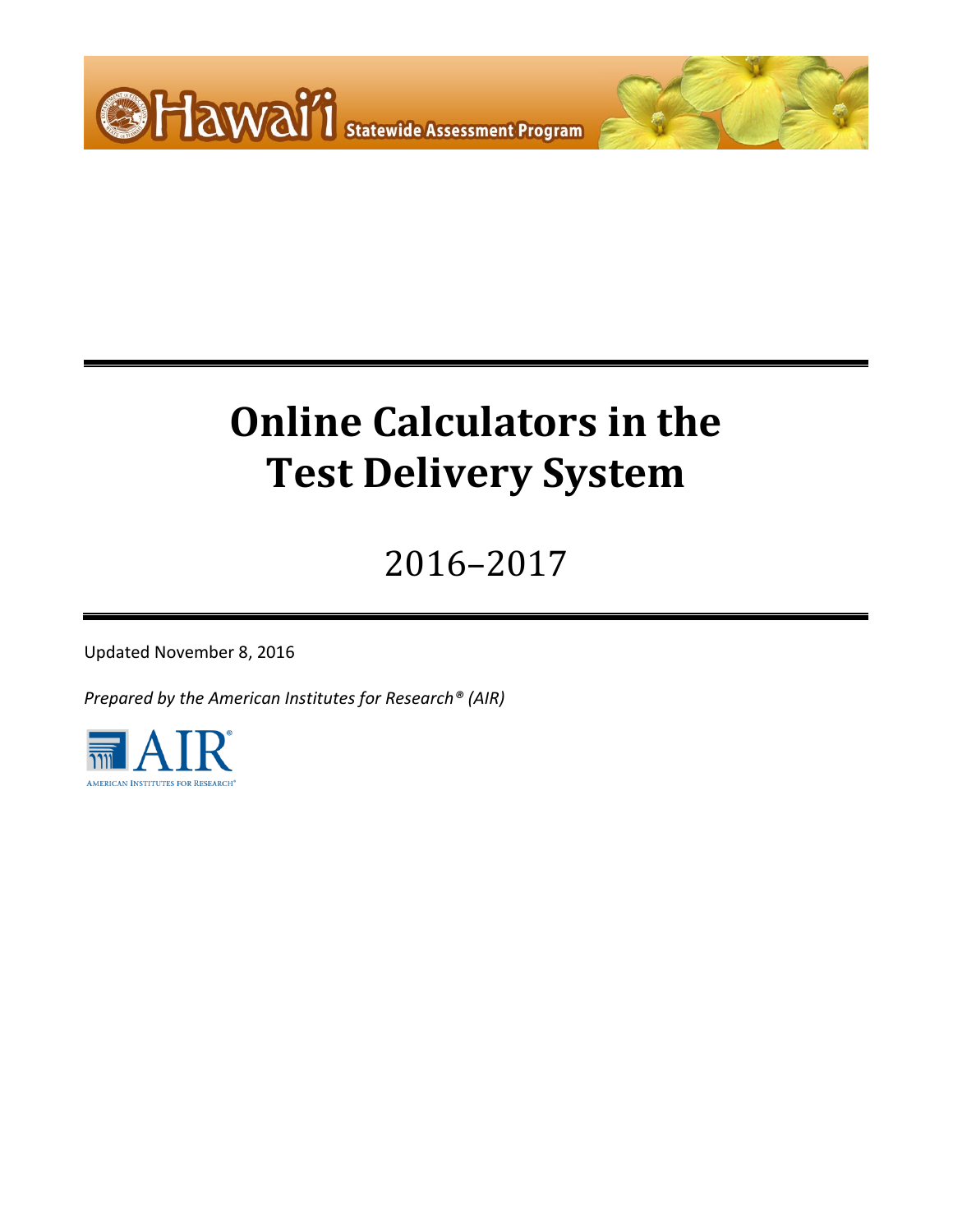# **Table of Contents**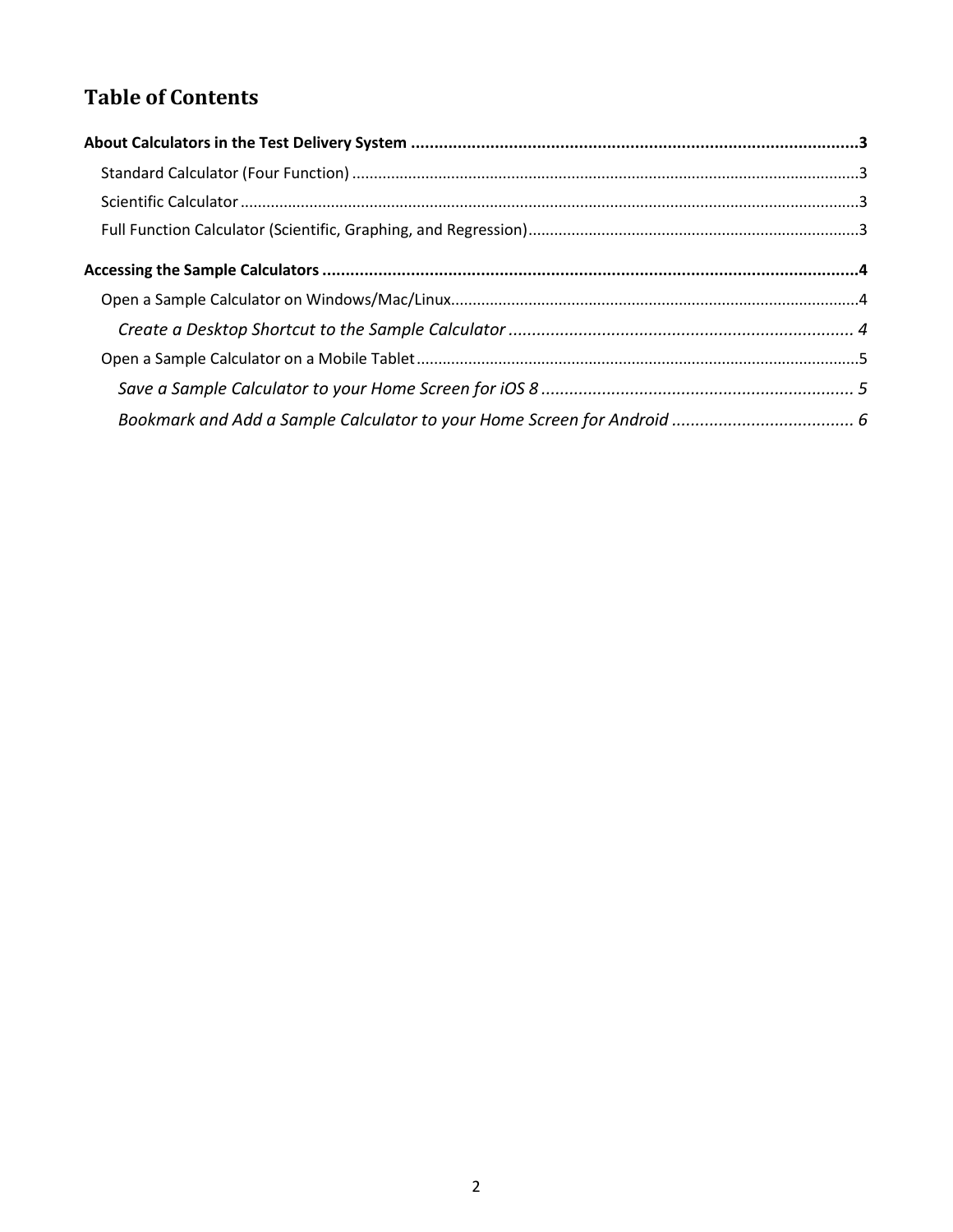## <span id="page-2-0"></span>**About Calculators in the Test Delivery System**

Students may use the online embedded calculators for some Mathematic items in the Smarter Balanced Assessments in Grades 6 and above, and segment one and two of the Algebra I and Algebra II End-of-Course (EOC) Exams.

The Desmos HTML5 calculator is used by millions of students around the world and can be accessed from the web, or on iOS, Android and Chrome apps. This calculator is fully accessible at the WCAG 2.0 AA level (optimized for blind and visually impaired students).

Three versions will be used in the Hawai`i Statewide Assessment Program (HSAP):

## <span id="page-2-1"></span>**Standard Calculator (Four Function)**

Available for: Smarter Balanced Mathematics Grade 6

<https://www.desmos.com/fourfunction>

### <span id="page-2-2"></span>**Scientific Calculator**

Available for the following tests: Smarter Balanced Mathematics Grades 7 and 8; Algebra I and Algebra II EOC Exams (first and second segments)

<https://www.desmos.com/scientific>

## <span id="page-2-3"></span>**Full Function Calculator (Scientific, Graphing, and Regression)**

Available for the following tests: Smarter Balanced Mathematics Grade 11; Algebra I and Algebra II EOC Exams (second segment only)

<https://www.desmos.com/calculator>

The Desmos site [\(www.desmos.com\)](http://www.desmos.com/) contains a wide array of resources to help both teachers and students become familiar with the calculator.

The full Desmos user guide is available at: [https://s3.amazonaws.com/desmos/Desmos\\_Calculator\\_User\\_Guide.pdf](https://s3.amazonaws.com/desmos/Desmos_Calculator_User_Guide.pdf)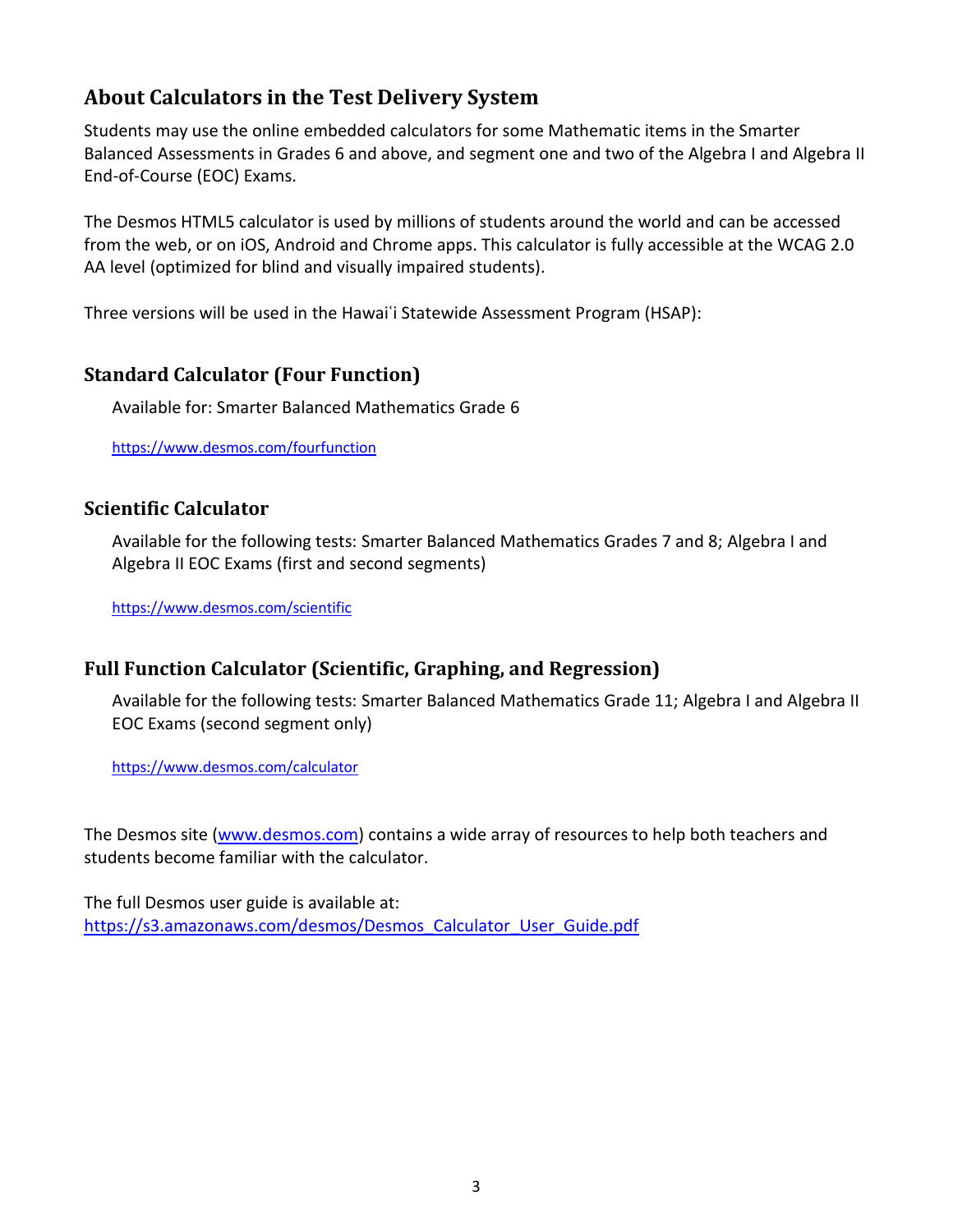## <span id="page-3-0"></span>**Accessing the Sample Calculators**

All sample calculators are available on the HSAP portal at alohahsap.org. We encourage bookmarking the sample calculators so that users can easily open them. Desktop/home screen shortcuts can also be created so that the sample calculators can be accessed without an internet connection. The online calculators work on all supported browsers, as listed in the *System Requirements for Online Testing* on the HSAP portal.

## <span id="page-3-1"></span>**Open a Sample Calculator on Windows/Mac/Linux**

1. Navigate to the HSAP portal >> EOC Exams >> Resources >> Teachers >> Test Administration. You may also use the Advance Search to find the calculator links.

**Resource** 

**Four Function Calculator** 

**Scientific Calculator** 

Scientific/Graphing/Regression Calculator

2. Click on a [**Calculator**] link.

The sample calculator you selected will open in the browser window.

| <b>D</b> Portal     |                | X Desmos Calculator X                   |              |        |     |                                   |                  |
|---------------------|----------------|-----------------------------------------|--------------|--------|-----|-----------------------------------|------------------|
| ÷                   |                | C & B https://www.desmos.com/scientific |              |        |     |                                   | $\hat{w} \equiv$ |
| El Apps @ tide uat  |                |                                         |              |        |     |                                   | $\overline{a}$   |
|                     |                |                                         |              |        |     |                                   |                  |
|                     |                |                                         |              |        |     |                                   |                  |
|                     |                |                                         |              |        |     |                                   |                  |
|                     |                |                                         |              |        |     |                                   |                  |
|                     |                |                                         |              |        |     |                                   |                  |
|                     |                |                                         |              |        |     |                                   |                  |
|                     |                |                                         |              |        |     |                                   |                  |
|                     |                |                                         |              |        |     |                                   |                  |
|                     |                |                                         |              |        |     |                                   |                  |
|                     |                |                                         |              |        |     |                                   |                  |
|                     |                |                                         |              |        |     |                                   |                  |
|                     |                |                                         |              |        |     | $\mathcal{L}^{\mathcal{L}}$<br>m. | clear all        |
| man                 | $\rm{mpc}$     |                                         | func         | RHD    |     |                                   |                  |
| T.                  | $\dot{s}$      | $\dot{9}$                               | ÷            | $a^2$  | ď   | 릏                                 | ۰                |
| 4                   | 5              | 6                                       | $\mathbb{R}$ | V      | V   | X.                                | x                |
|                     | $\overline{2}$ | $\ddot{\delta}$                         | $\sim$       | $\sin$ | cos | tan                               | z                |
| $\ddot{\mathbf{0}}$ |                | ans                                     | ÷            | (a)    | ln  |                                   | $\overline{a}$   |

#### <span id="page-3-2"></span>*Create a Desktop Shortcut to the Sample Calculator*

*Note: Ensure the browser window does not take up the full monitor.* 

- 1. Use your mouse to hover over the lock icon in the address bar.
- 2. Click and drag the lock icon to the desktop. A shortcut will appear that says "Calculator" and have the Firefox icon.

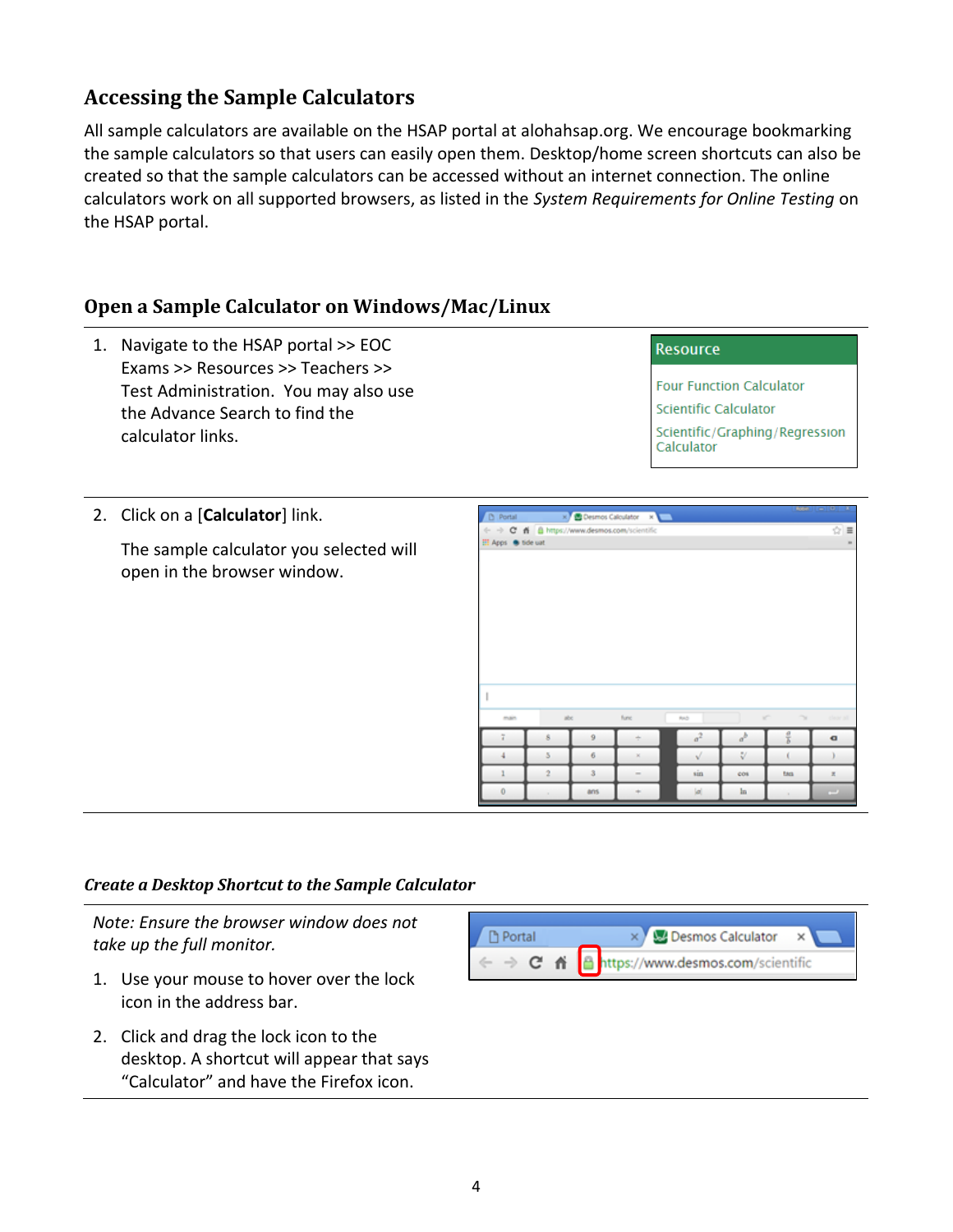- 3. *Optional: Rename shortcut icon*
	- a. Click in the icon text and it will become editable.
	- b. Change the text to what you want (e.g., "Graphing Calculator").
- 4. Double-click the icon to open the sample calculator. It will open in Firefox.



### <span id="page-4-0"></span>**Open a Sample Calculator on a Mobile Tablet**

#### <span id="page-4-1"></span>*Save a Sample Calculator to your Home Screen for iOS 8*

- 1. Tap the "share" icon  $[\Box]$ , which appears just to the left of the address bar.
- 2. Tap the [**Add to Home Screen**] icon.

|          |                                                                                    | $\mathbf{a}$ |
|----------|------------------------------------------------------------------------------------|--------------|
|          | AirDrop<br>Tap to turn on Wi-Fi and Bluetooth to share with people<br>via AirDrop. | Calculator   |
| Message  | Mail<br>Twitter<br>Facebook                                                        |              |
| Bookmark | Add to Reading<br>Add to<br>Copy<br>Pri<br>Home Screen<br>List                     |              |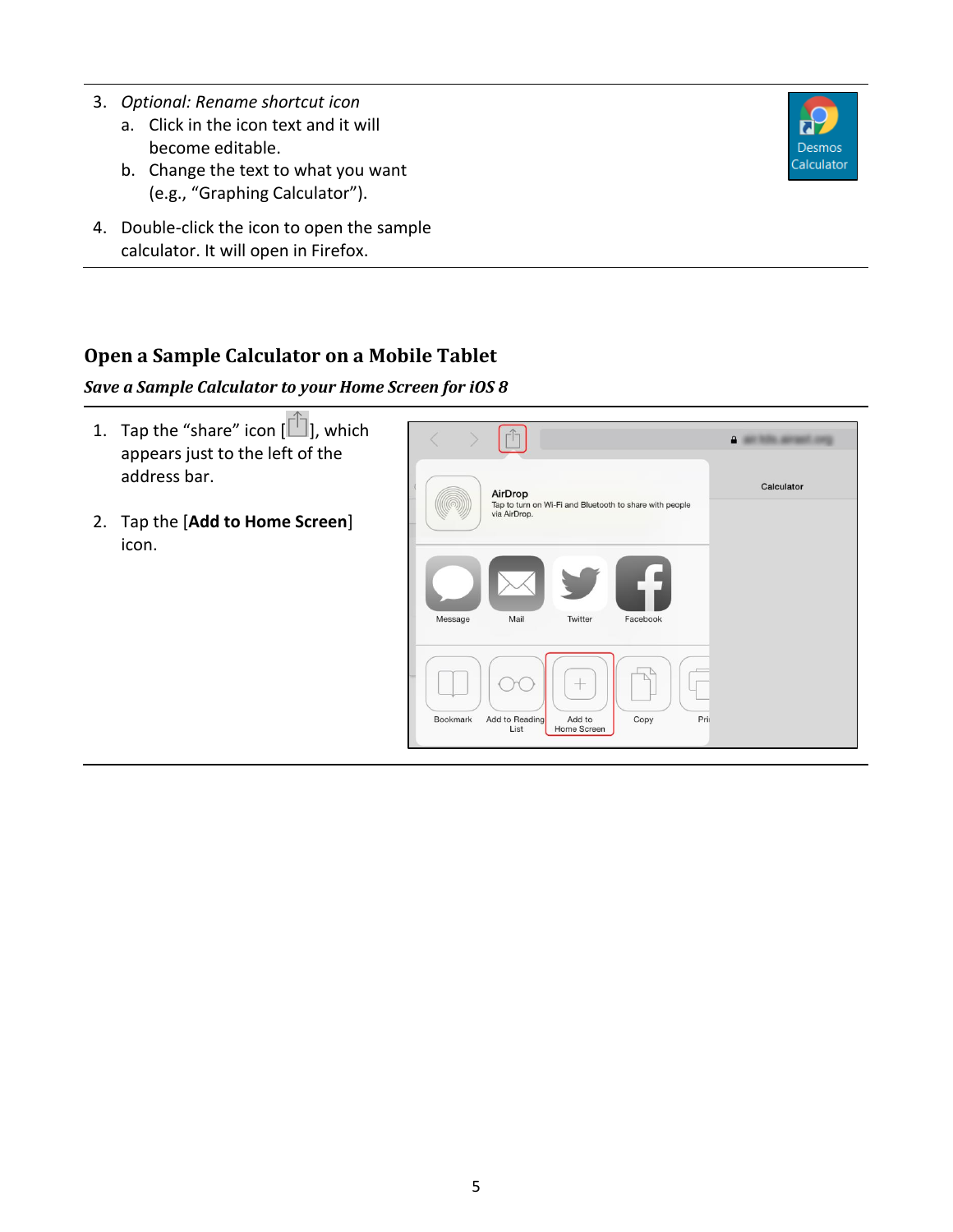- 3. *Optional: Rename shortcut icon*  (By default, all sample calculators are named "Calculator.")
	- a. Tap on the text that says "Calculator."
	- b. Using the tablet keyboard, add or modify text (e.g., "Graphing Calculator").
- 4. Tap the blue [**Add**] link. The shortcut icon will appear on the Home screen.



#### <span id="page-5-0"></span>*Bookmark and Add a Sample Calculator to your Home Screen for Android*

#### **Save the Sample Calculator as a Bookmark**

- 1. Tap the star icon  $\left[\sqrt[3]{2}\right]$ , which appears on the right side of the address bar. The **Add Bookmark** screen will open.
- 2. *Optional: Modify the bookmark name*
	- a. Tap the text and then use the keyboard to change the name.
	- b. Tap the down arrow to close the keyboard.
- https://demopt.tds.airast.org/student/scripts/calculator/calculator.html Add Bookmark Name Calculator Address https://demopt.tds.airast.org/student/scripts/calculat  $\ln$ Mobile Bookmarks .<br>Tar Cancel  $Save$

3. Tap [**Save**].

#### **Add the Calculator Bookmark to the Home Screen**

- 1. Tap the menu  $\begin{bmatrix} 1 \\ 1 \end{bmatrix}$  icon, which appears in the upper right corner. The menu will open.
- 2. Tap [**Bookmarks**]. The list of your bookmarks will appear.